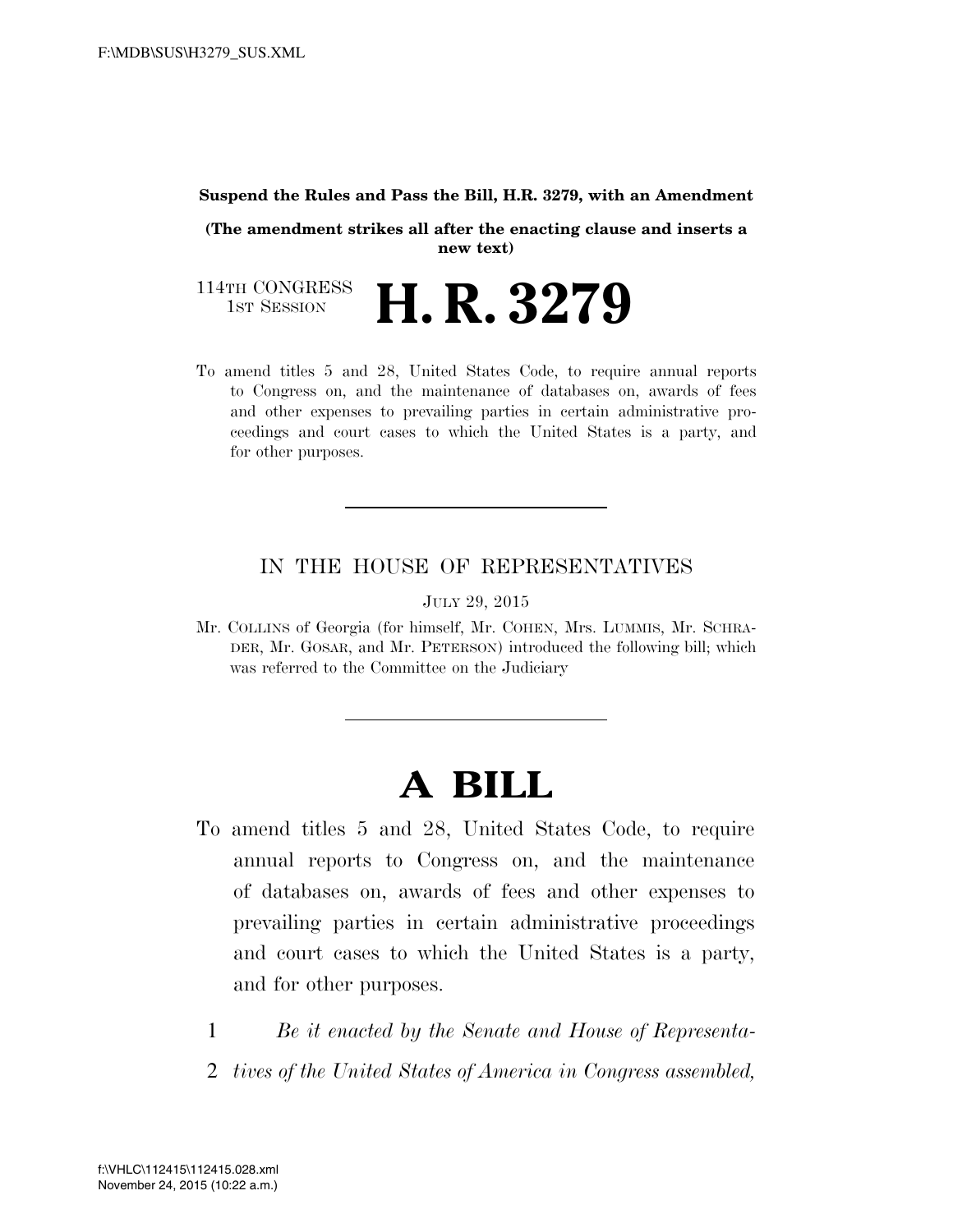### **SECTION 1. SHORT TITLE.**

 This Act may be cited as the ''Open Book on Equal Access to Justice Act''.

## **SEC. 2. MODIFICATION OF EQUAL ACCESS TO JUSTICE PROVISIONS.**

 (a) AGENCY PROCEEDINGS.—Section 504 of title 5, United States Code, is amended—

8 (1) in subsection  $(c)(1)$ , by striking ", United States Code'';

 (2) by redesignating subsection (f) as sub-section (i); and

 (3) by striking subsection (e) and inserting the following:

 ''(e)(1) The Chairman of the Administrative Con- ference of the United States, after consultation with the Chief Counsel for Advocacy of the Small Business Admin- istration, shall report to the Congress, not later than March 31 of each year through the 6th calendar year be- ginning after the initial report under this subsection is submitted, on the amount of fees and other expenses awarded during the preceding fiscal year pursuant to this section. The report shall describe the number, nature, and amount of the awards, the claims involved in the con- troversy, and any other relevant information that may aid the Congress in evaluating the scope and impact of such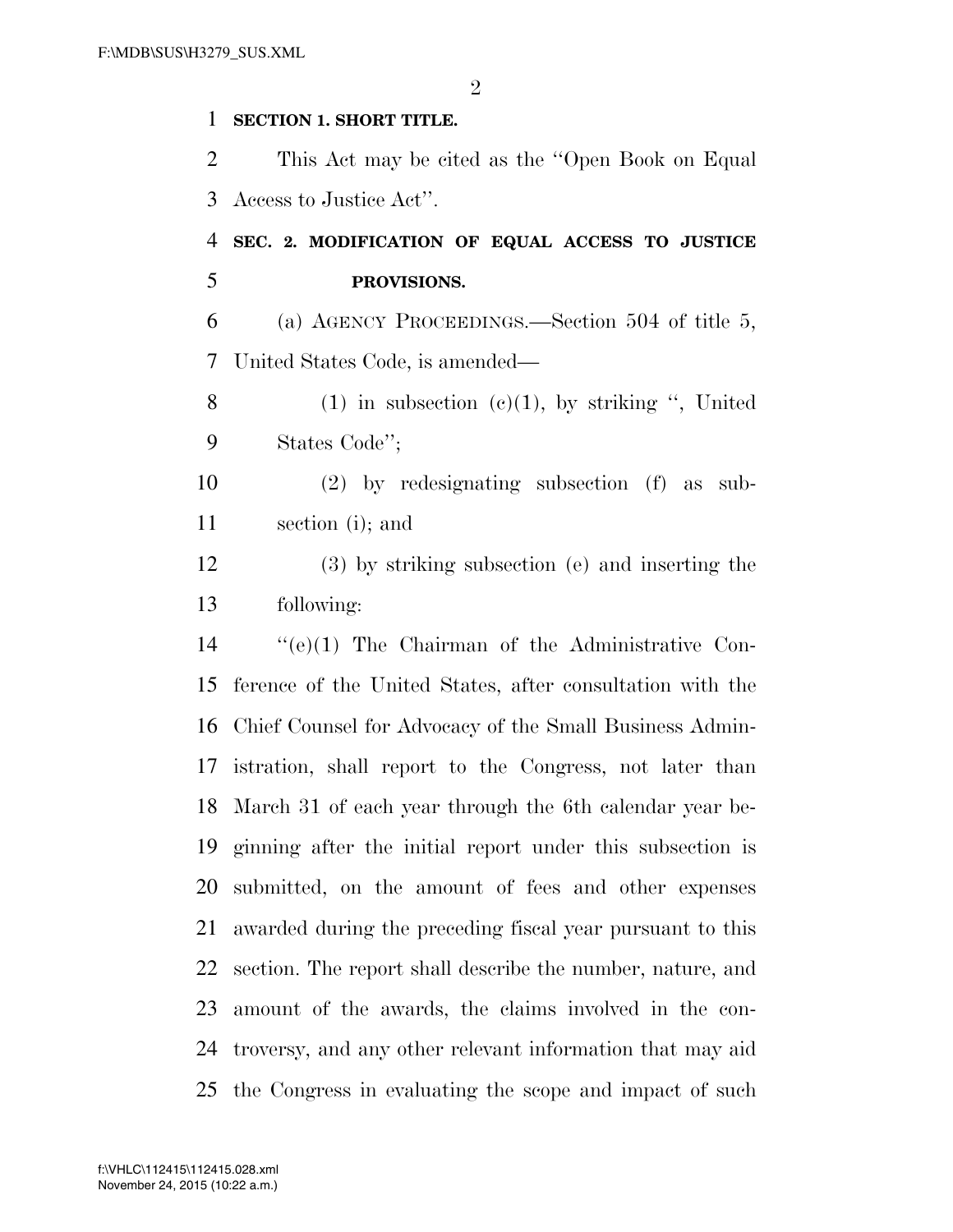awards. The report shall be made available to the public online.

 ''(2)(A) The report required by paragraph (1) shall account for all payments of fees and other expenses awarded under this section that are made pursuant to a settlement agreement, regardless of whether the settle- ment agreement is sealed or otherwise subject to non-disclosure provisions.

 ''(B) The disclosure of fees and other expenses re- quired under subparagraph (A) does not affect any other information that is subject to nondisclosure provisions in the settlement agreement.

 ''(f) The Chairman of the Administrative Conference shall create and maintain, during the period beginning on the date the initial report under subsection (e) is sub- mitted and ending one year after the date on which the final report under that subsection is submitted, online a searchable database containing the following information with respect to each award of fees and other expenses under this section:

- 21 ''(1) The case name and number of the adver-sary adjudication, if available.
- 23  $\frac{1}{2}$  The name of the agency involved in the adversary adjudication.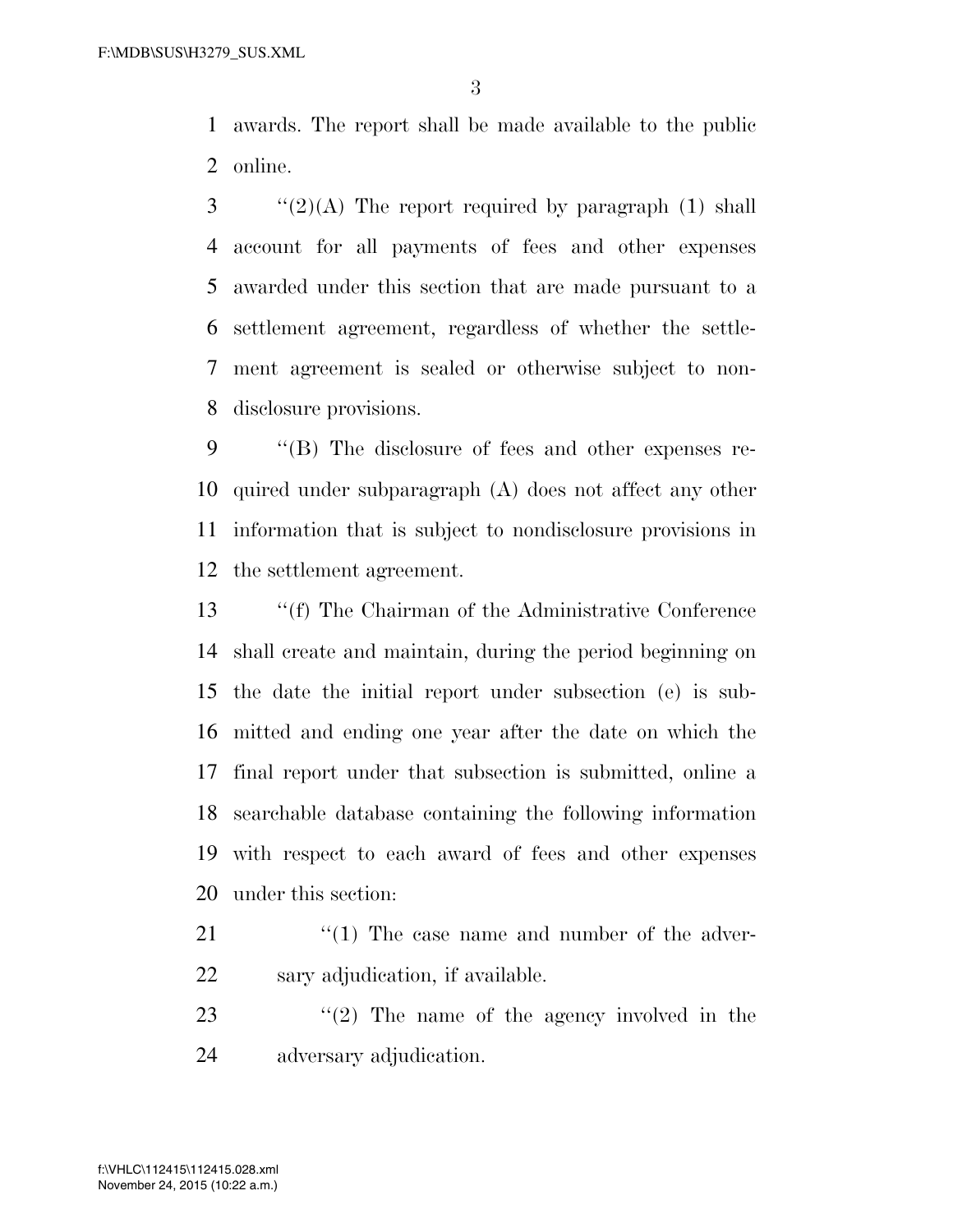1 ''(3) A description of the claims in the adver-sary adjudication.

 ''(4) The name of each party to whom the award was made, as such party is identified in the order or other agency document making the award.  $\frac{1}{5}$  The amount of the award.

 ''(6) The basis for the finding that the position of the agency concerned was not substantially justi-fied.

 ''(g) The online searchable database described in sub- section (f) may not reveal any information the disclosure of which is prohibited by law or court order.

 ''(h) The head of each agency shall provide to the Chairman of the Administrative Conference in a timely manner all information requested by the Chairman to comply with the requirements of subsections (e), (f), and (g).".

 (b) COURT CASES.—Section 2412(d) of title 28, United States Code, is amended by adding at the end the following:

21 ''(5)(A) The Chairman of the Administrative Con- ference of the United States shall submit to the Congress, not later than March 31 of each year through the 6th cal- endar year beginning after the initial report under this paragraph is submitted, a report on the amount of fees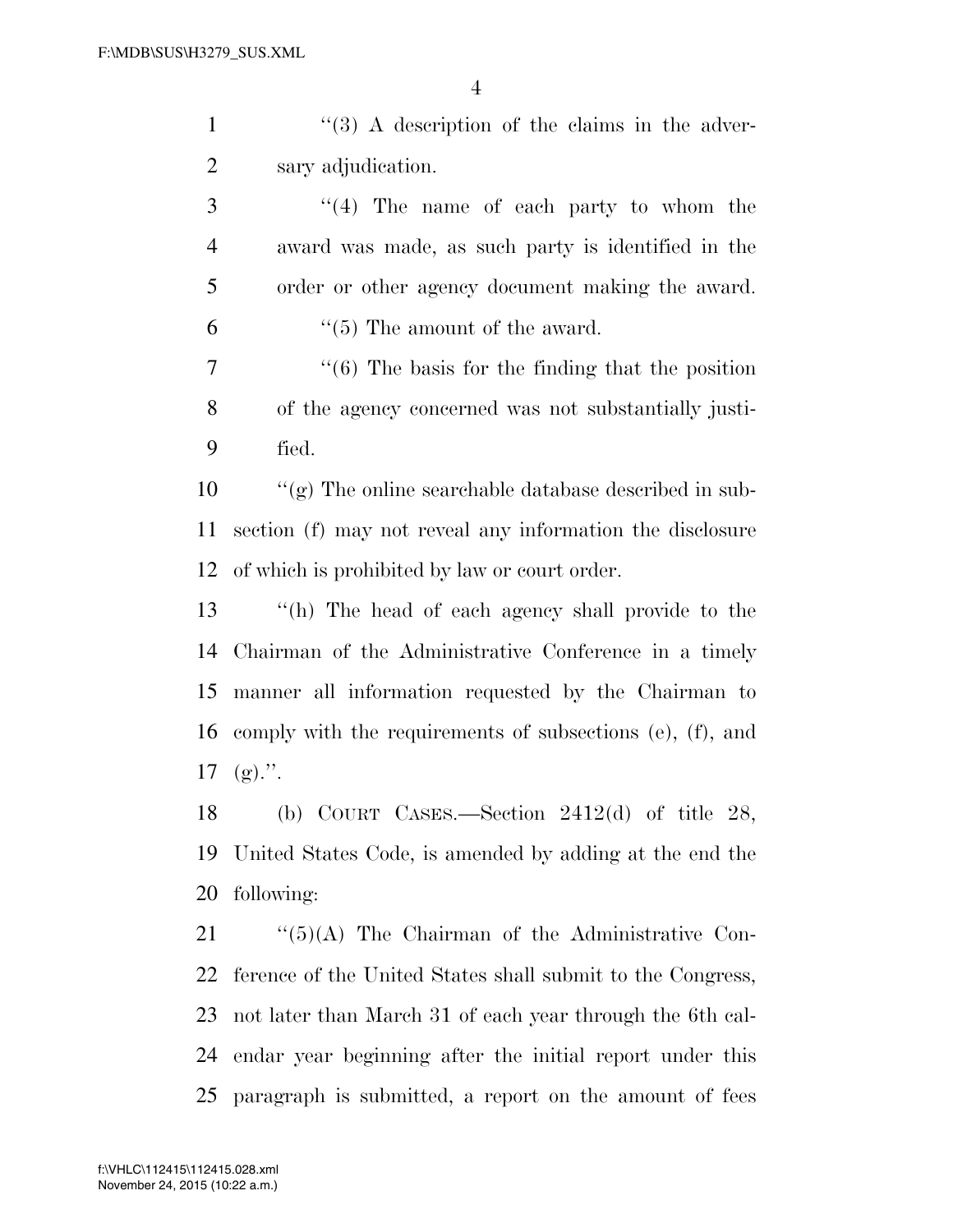and other expenses awarded during the preceding fiscal year pursuant to this subsection. The report shall describe the number, nature, and amount of the awards, the claims involved in each controversy, and any other relevant infor- mation that may aid the Congress in evaluating the scope and impact of such awards. The report shall be made available to the public online.

 $\langle (B)(i)$  The report required by subparagraph  $(A)$  shall account for all payments of fees and other expenses awarded under this subsection that are made pursuant to a settlement agreement, regardless of whether the settle- ment agreement is sealed or otherwise subject to non-disclosure provisions.

 ''(ii) The disclosure of fees and other expenses re- quired under clause (i) does not affect any other informa- tion that is subject to nondisclosure provisions in the set-tlement agreement.

 ''(C) The Chairman of the Administrative Conference shall include and clearly identify in the annual report under subparagraph (A), for each case in which an award of fees and other expenses is included in the report—

22 "(i) any amounts paid from section 1304 of 23 title 31 for a judgment in the case;

24 ''(ii) the amount of the award of fees and other expenses; and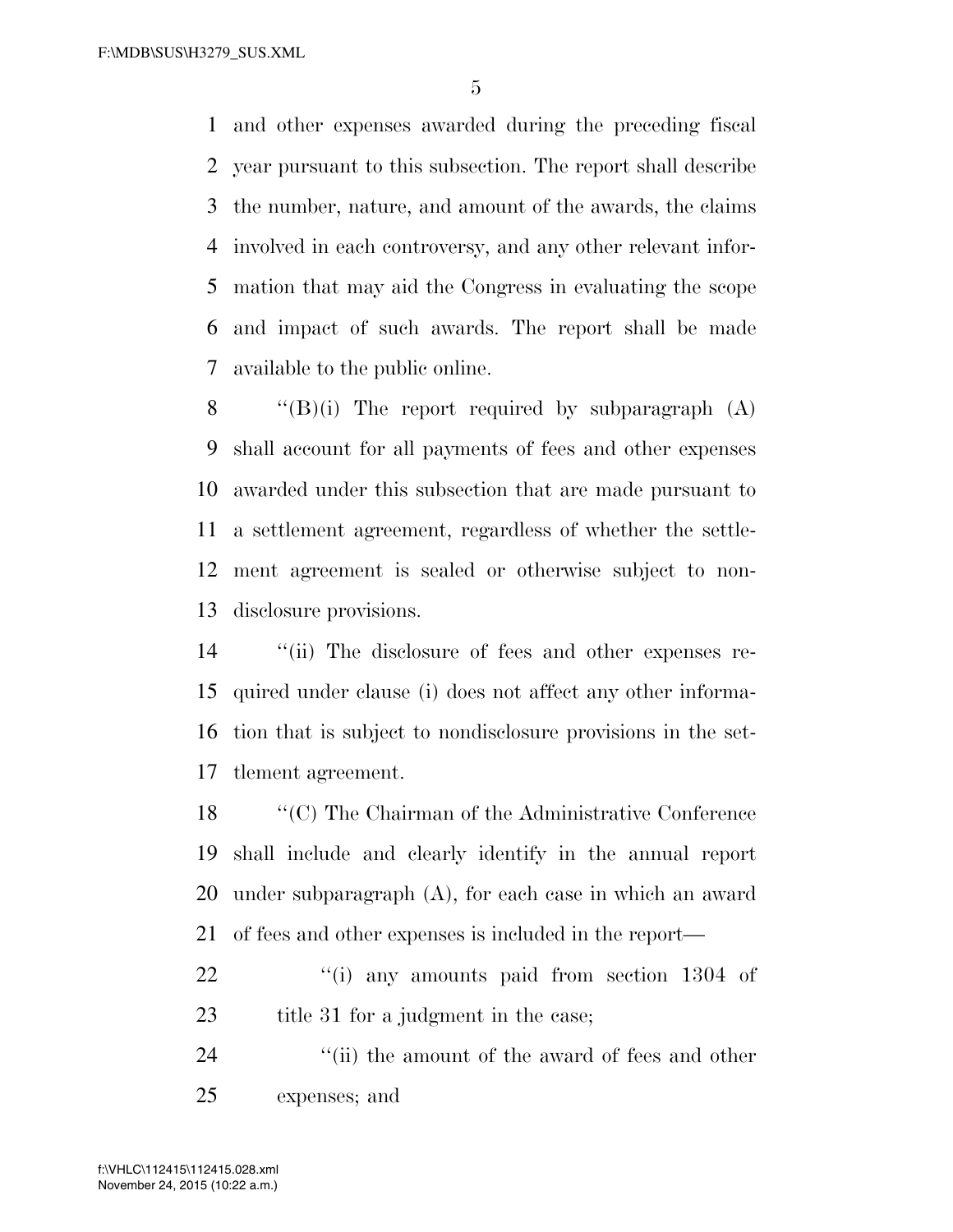1 ''(iii) the statute under which the plaintiff filed suit.

 ''(6) The Chairman of the Administrative Conference shall create and maintain, during the period beginning on the date the initial report under paragraph (5) is sub- mitted and ending one year after the date on which the final report under that paragraph is submitted, online a searchable database containing the following information with respect to each award of fees and other expenses under this subsection:

11  $((A)$  The case name and number.

 ''(B) The name of the agency involved in the case.

- ''(C) The name of each party to whom the award was made, as such party is identified in the order or other court document making the award.
- 17  $\langle \text{`}(D) \rangle$  A description of the claims in the case.

18 ''(E) The amount of the award.

19  $\langle \text{``(F)} \rangle$  The basis for the finding that the position of the agency concerned was not substantially justi-fied.

 ''(7) The online searchable database described in paragraph (6) may not reveal any information the disclo-sure of which is prohibited by law or court order.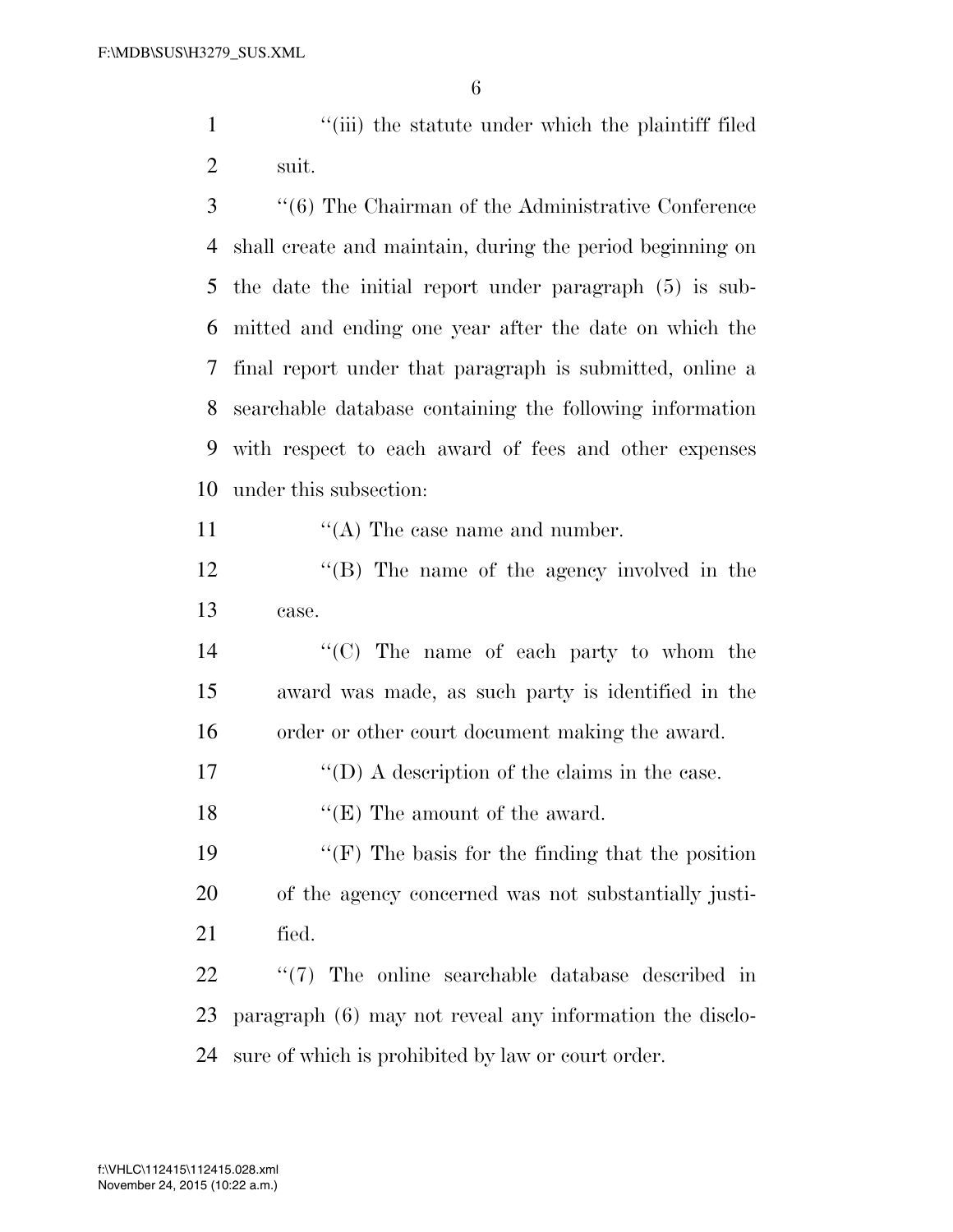| 1  | $\cdot$ (8) The head of each agency (including the Attorney |
|----|-------------------------------------------------------------|
| 2  | General of the United States) shall provide to the Chair-   |
| 3  | man of the Administrative Conference of the United          |
| 4  | States in a timely manner all information requested by      |
| 5  | the Chairman to comply with the requirements of para-       |
| 6  | graphs $(5)$ , $(6)$ , and $(7)$ .".                        |
| 7  | (c) CLERICAL AMENDMENTS.—Section 2412 of title              |
| 8  | 28, United States Code, is amended—                         |
| 9  | $(1)$ in subsection $(d)(3)$ , by striking "United          |
| 10 | States Code,"; and                                          |
| 11 | $(2)$ in subsection $(e)$ —                                 |
| 12 | $(A)$ by striking "of section 2412 of title                 |
| 13 | 28, United States Code," and inserting "of this             |
| 14 | section"; and                                               |
| 15 | (B) by striking "of such title" and insert-                 |
| 16 | ing "of this title".                                        |
| 17 | (d) EFFECTIVE DATE.—                                        |
| 18 | (1) IN GENERAL.—The amendments made by                      |
| 19 | subsections (a) and (b) shall first apply with respect      |
| 20 | to awards of fees and other expenses that are made          |
| 21 | on or after the date of the enactment of this Act.          |
| 22 | (2) INITIAL REPORTS.—The first reports re-                  |
| 23 | quired by section $504(e)$ of title 5, United States        |
| 24 | Code, and section $2412(d)(5)$ of title 28, United          |
| 25 | States Code, shall be submitted not later than              |